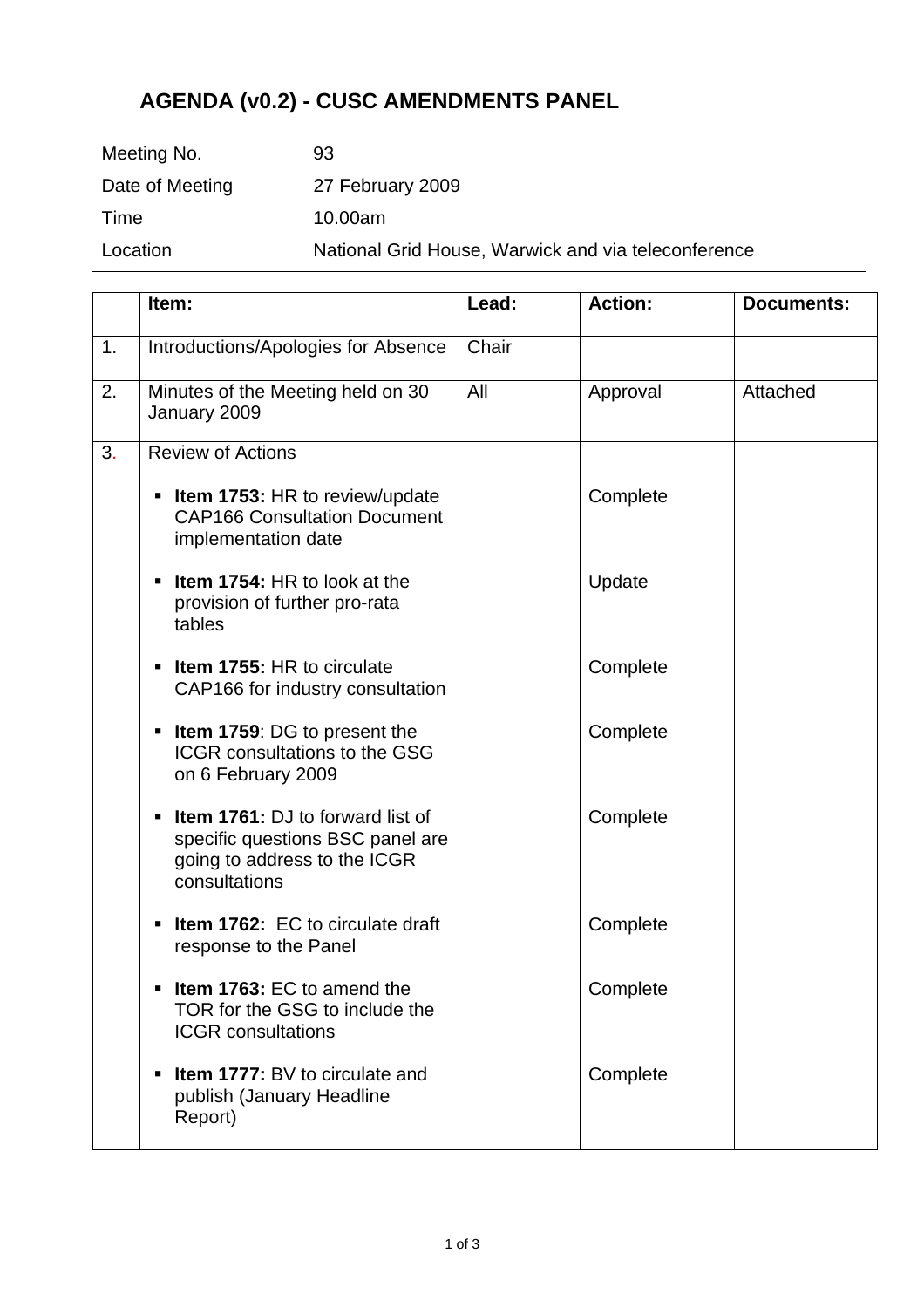| 4. | New Amendment proposals (as at<br>19/02/09)                                                                                                 |            |                     |                             |
|----|---------------------------------------------------------------------------------------------------------------------------------------------|------------|---------------------|-----------------------------|
|    | CAP168 Transmission Access -<br>п<br>Under-use and reallocation of<br><b>TEC</b><br>Discuss request for<br>$\circ$<br>urgent status         | <b>TBC</b> | <b>Discuss</b>      | Attached                    |
|    | • CAP169 - Provision of Reactive<br><b>Power from Power Park</b><br><b>Modules, Large Power Stations</b><br>and Embedded Power Stations     | <b>CH</b>  | <b>Discuss</b>      | Attached                    |
|    | CAP170 – Category 5 System to<br>п<br><b>Generator Operational</b><br><b>Intertripping Scheme</b><br>o Discuss request for<br>urgent status | <b>DS</b>  | <b>Discuss</b>      | Attached                    |
| 5. | <b>Working Groups/Standing Groups</b><br>Reports:                                                                                           |            |                     |                             |
|    | <b>Governance Standing Group</b><br>٠                                                                                                       | <b>CH</b>  | Update              |                             |
| 6. | <b>CUSC Amendment Panel Vote:</b>                                                                                                           |            |                     |                             |
|    | CAP166 Transmission Access -<br>٠<br>Long-term Entry Capacity<br>Auctions - Panel<br><b>Recommendation Vote</b>                             | All        | Discuss and<br>Vote | To follow                   |
|    | • CAP166 Implementation Vote                                                                                                                | All        | Discuss and<br>Vote |                             |
| 7. | <b>Authority Decisions</b>                                                                                                                  |            |                     |                             |
|    | None<br>п                                                                                                                                   |            |                     |                             |
| 8. | Update on Industry Codes/General<br>Industry Updates relevant to the<br><b>CUSC</b>                                                         | All        | Update              |                             |
| 9. | A.O.B                                                                                                                                       |            |                     |                             |
|    | Review of process following<br>п<br><b>Transmission Access CAP161-</b><br><b>CAP165</b>                                                     | <b>HR</b>  | Update              |                             |
|    | Ofgem Open Letter - Managing<br>п<br>Constraints on the GB<br><b>Transmission System</b>                                                    | All        | <b>Discuss</b>      | <b>Ofgem Open</b><br>letter |